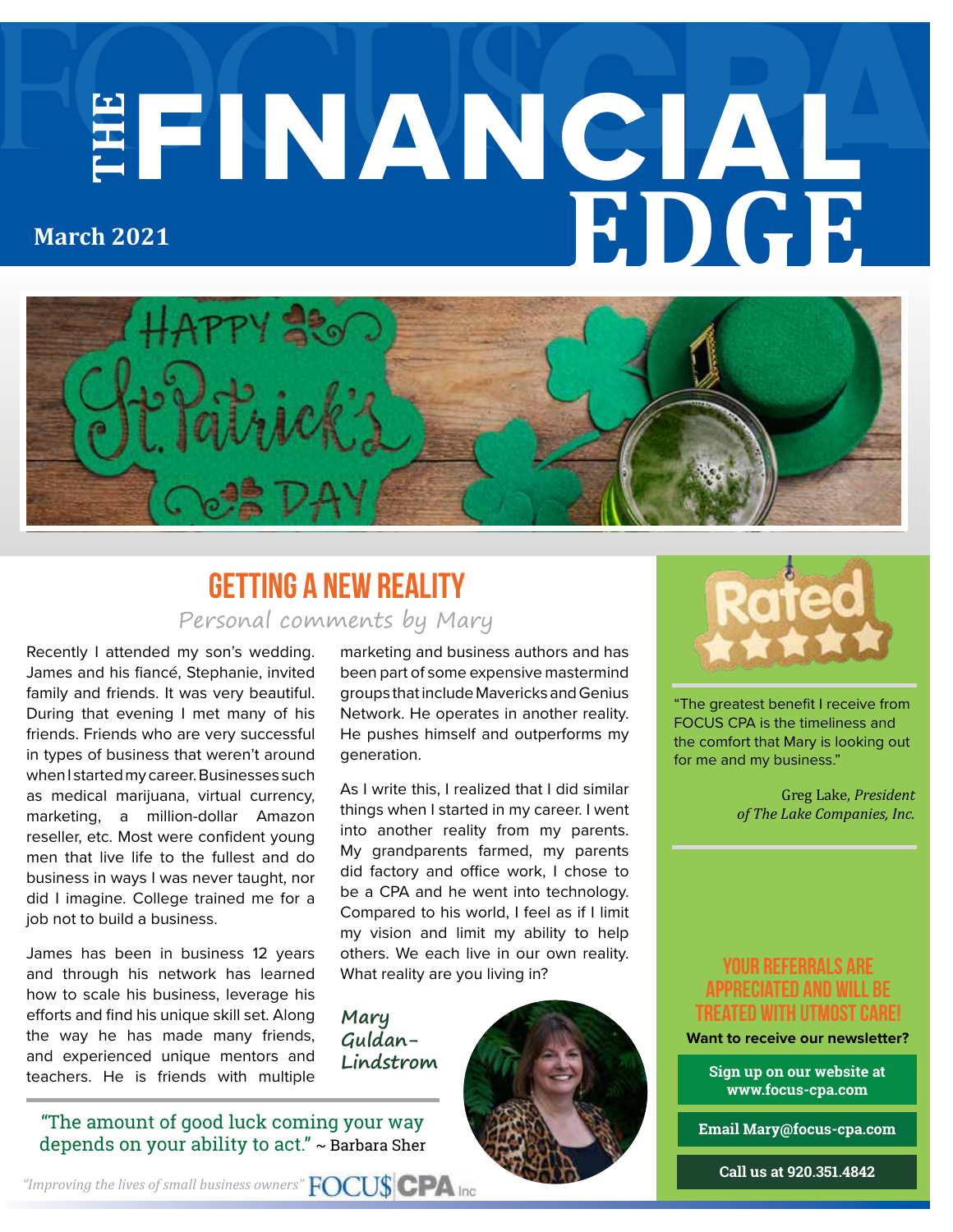## FOCU\$CPA Inc

### **The book review**

**TITLE:** The Art of Selling your Business **AUTHOR:** John Warrillow **TOPIC:** Business **EASY TO READ:** \$\$\$\$ (4 out of 5 dollars)

**APPLICABLE TO SMALL BUSINESS:** \$\$\$\$\$ (5 out of 5 dollars)

**Summary:** The author provides a step-by-step process of selling your business, starting from thinking about selling to closing the deal. The focus is on businesses worth over \$10 million.

**My recommendation:** I found the book fascinating. It was easy to read and crucial to those thinking of selling their business. The book explains the process. Note the higher the business value the more complicated the process is, along with more risks and opportunities.

**ACES FOR EXITING ON TOP** 

### The  $\mathbf{ART}_{\text{of}}$ SELLING YOUR **BUSINESS** NG STRATUGITS A SECU

JOHN WARRILLOW

Pages: 193| Published: 2021

### **Businesses Adjust Due to COVID**

**By Mary Guldan-Lindstrom CPA**

A recent survey from SCORE outlines just how big the effects have been so far. The report, which included responses from 3,500 diverse business owners, found that many have been able to stay afloat and keep customers and employees safe with a few changes. Specifically, 43% provided protection to employees, 34% allowed teleworking, and 29% updated policies.

They also noted that 20% of companies added new services during this time. Some simply to show support, other companies clearly identified needs with their target customers. The ability to pivot quickly has helped a small number of companies stay profitable or at least avoid huge losses.

The areas where most businesses had to adjust was staffing. About 12% permanently laid off employees and 56% furloughed employees or cut their hours to make ends meet. They did note that 20% hired new employees during the pandemic, with 41 percent expecting to hire more within the next year.

Overall, there's no denying the negative economic impacts of the pandemic. But there are some bright spots in the report as well. Small businesses that pivot quickly can help people stay safe and keep their operations running.

**See here for the complete article on the Score survey.**

**smallbiztrends.com/2020/12/score-surveycovid-impact-small-business.html**

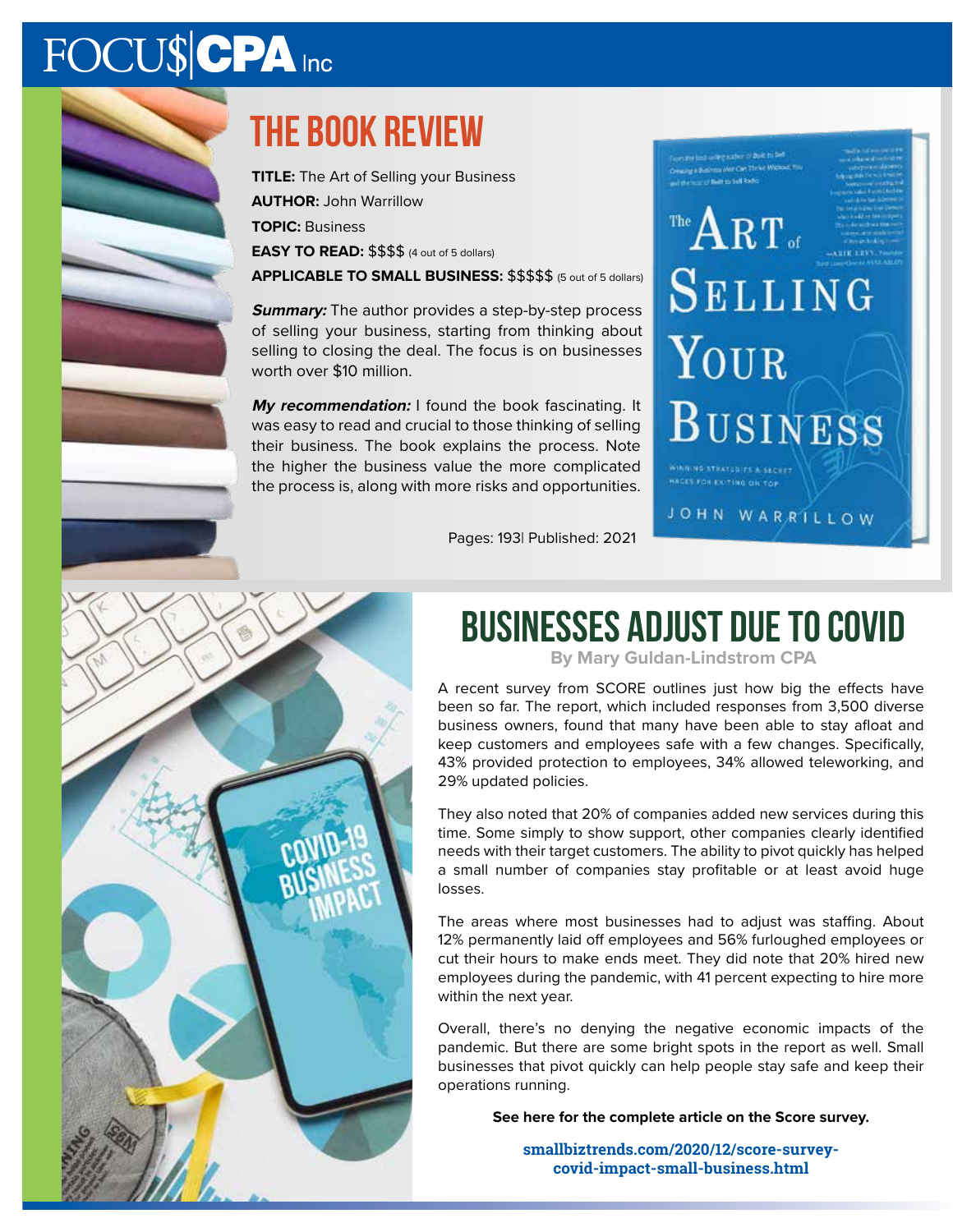

### **Do You Feel L**☘**ckY? Steps You Can Take To Improve Your Luck**

**By Mary Guldan-Lindstrom CPA**

In March I think of the lucky four-leaf clover. It is too cold outside in Green Bay, WI to find one, but I discovered other ways in which we can increase our luck.

I found Dr. Wiseman. Professor Richard Wiseman has been described by a Scientific American columnist as '…one of the most interesting and innovative experimental psychologists in the world today'. He wrote a book about The Luck Factor. He and his colleagues at the university's Perrott-Warrick Research Unit studied what makes some people lucky and others not. After conducting thousands of interviews and hundreds of experiments, Wiseman seems to discover ways to create luck. Luck isn't due to karma, or coincidence, he says. Instead, lucky folks — without even knowing it — think and behave in ways that create good fortune in their lives.

He reveals four approaches to life that we can work on to improve our luck in our life and work.

#### **MAXIMIZE OPPORTUNITIES**

Just try stuff. Lucky people are skilled at creating, noticing, and acting upon chance opportunities. Keep your eyes and mind open. Be open to new experience. Meet new people, build and maintain a strong network. Adopt a relaxed attitude to life. They don't suffer from paralysis by analysis. If you do what you've always done, you will get what you always gotten

#### **LISTEN TO YOUR INTUITION**

Lucky people make effective decisions by listening to their intuition and gut feelings. Intuition is based on facts, hunches, body language and elements that escape logic. Sometimes we need to turn off the world and clear our mind to hear what our intuition tells us. I find this even more important as we are blasted with 24 hours of news. Journaling helps to remove the clutter in your mind. Trust yourself.

#### **EXPECT THE BEST**

Lucky people are certain that the future will be bright. Over time, that expectation becomes a self-fulfilling prophecy because lucky people persist in the face of failure. They positively shape their interactions with other people. Irrational overconfidence has been known to increase productivity, improve teamwork, reduce stress, and increase pain tolerance. Letting go of the what if's frees the mind to take action into a positive direction.

#### **TURN BAD LUCK INTO GOOD**

Bad things happen to everyone. Lucky people employ various techniques to cope with, and even thrive upon, the ill fortune that comes their way. They imagine how things could have been worse, they don't dwell on the ill fortune, and they take control of what they can. Look for the silver lining. Keep your focus on the big picture. Recall the timeless sayings - time heals all and this too will pass.

#### **Special Offer**

#### Do you want to improve YOUR FINANCIAL RESULTS? PUMP UP YOUR CASH FLOW?

#### Schedule a Financial Strategy Business RevieW

Let us help find your unique advantage to increase your sales and your satisfaction in your business. We will match your story to the financial numbers and provide some clarity.

Let's create an action plan to stop doing the things that are draining cash and focus on your strengths.

> In May we will be focusing on strategy.

### **920-351-4842**

Call us now to set up a Financial Strategy Review!

> Let's improve your bottom line!

*"Improving the lives of small business owners"*